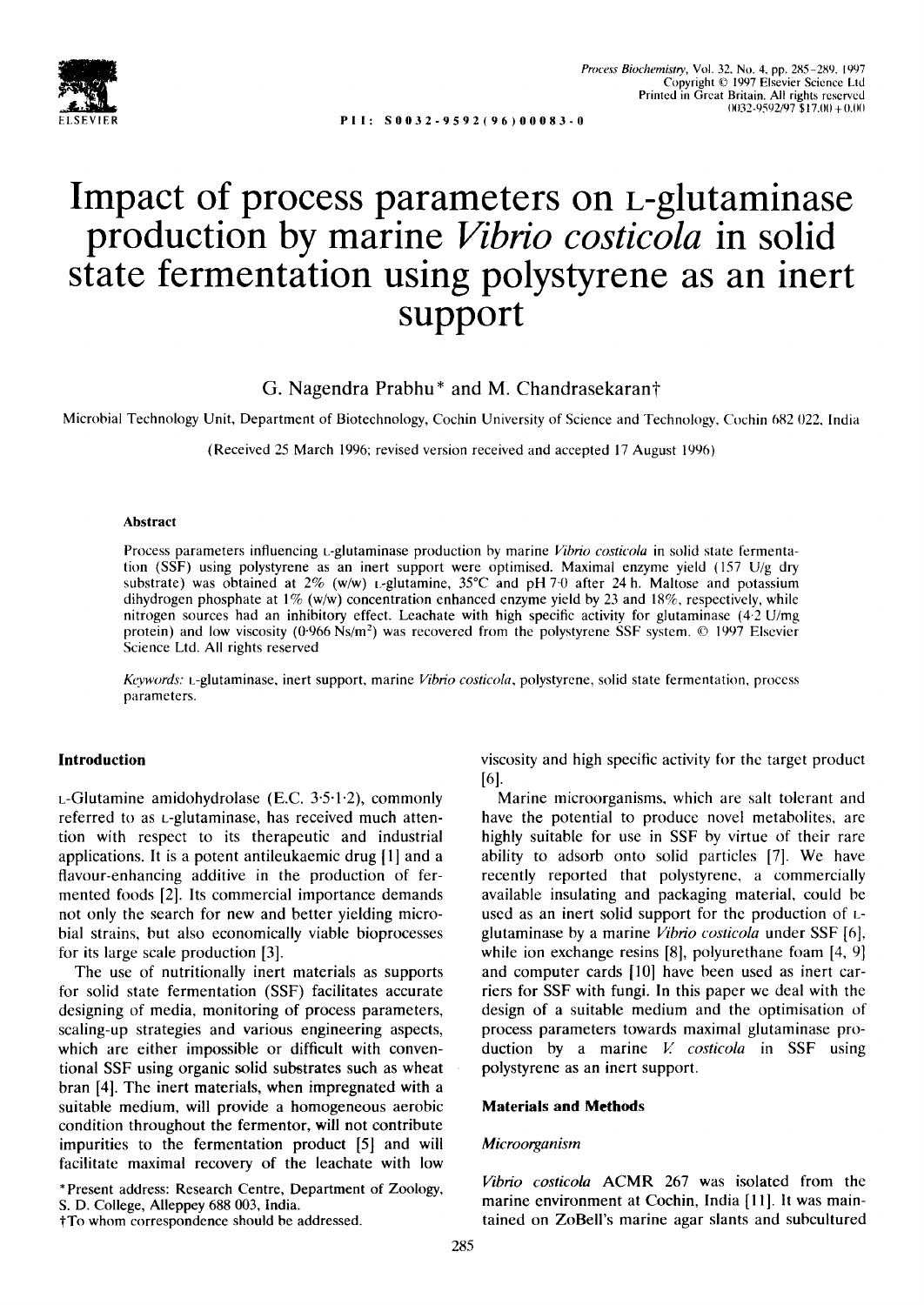every month. Inoculum, prepared by growing the cells in a medium the composition of which has been described previously [6], consisted of 24 h cells, washed twice and resuspended in sterile saline.

# *Solid substrate*

Expanded polystyrene (poly(1-phenylethylene)) beads of 2-3 mm diameter were pretreated by autoclaving at 121°C for 15 min, which caused the beads to collapse and reduce to about one third of their original size [6, 12]. The reduced beads of uniform size were selected for fermentation studies.

# *Solid state fermentation*

 $5 g$  of polystyrene beads  $(1-1.5 \text{ mm}$  diameter), prepared as described earlier, were placed in 250mi Erlenmeyer flasks, moistened with sea water containing L-glutamine at the desired concentrations at different (w/v) ratios, autoclaved for 1 h, cooled to room temperature and inoculated with 2 ml of the prepared inoculum [6]. The flasks were then incubated at the desired temperature for varying periods under 75-80% relative humidity. Enzyme was extracted using phosphate buffer  $(0.1 \text{ M}, \text{pH } 7.0)$  at a 1:5 (w/v) ratio at room temperature  $(28 \pm 2^{\circ}\text{C})$  with a contact time of 30 min and agitation speed of 150rpm on a rotary shaker. Dampened cheese-cloth was used to filter the extractant. After extracting twice, the extracts were pooled, centrifuged at 10000 rpm for 30 min at 4°C and the supernatant was subjected to various assays.

# *Optimisation of process parameters influencing enzyme*   $yield$

The strategy adopted for optimisation of various process parameters influencing glutaminase yield included consecutive evaluation of parameters [13]. Initially one parameter was evaluated and it was then incorporated at its optimised level in the subsequent optimisation experiment. The parameters optimised were (in order): solid to media ratio (moisture content) of the medium  $(1:0.2-1:1.5 w/v)$ , initial pH  $(5-10,$  adjusted with  $1 w$ HCl or NaOH), incubation temperature  $(25-50^{\circ}C)$ , Lglutamine concentration  $(0.5-5.0\% \text{ w/w})$ , inoculum concentration  $(0.125-1.250 \text{ mg dry weight}/10 \text{ g dry sub}$ strate) and fermentation time  $(12-72 h)$ . The effect of additional carbon and nitrogen sources, amino acids and mineral salts on enzyme production were tested by incorporation at  $1\%$  (w/w) in the sea water -- glutamine medium before fermentation at the optimised conditions.

#### *Analytical methods*

Protein was estimated by Lowry's method [14] and glutaminase was assayed according to Imada *et al.* [15]. One international unit (IU) of glutaminase was defined as the amount of enzyme that liberates  $1~\mu$ mol of ammonia under optimal assay conditions. Enzyme yield was expressed as units/g dry substrate (U/gds). Viscosity was measured using an Ostwald viscometer and expressed in Newtons/ $m^2$  (Ns/ $m^2$ ).

All experiments were carried out in triplicate and mean values are reported.

#### **Results and Discussion**

# *Effect of substrate:media ratio, pH and temperature*

The data presented in Fig. 1 clearly indicate the strong influence of these process parameters on glutaminase yield from marine V. *costicola.* The enzyme yield increased with an increase in solid to media ratio from 1:0.2 (15 U/gds) to 1:1 (w/v) with a maximum at 1:1 (83 U/gds). Any further increase in the ratio resulted in the existence of free water and consequent reduction in enzyme yield. The optimum pH and temperature that promoted maximal glutaminase yield were 7.0 (98 U/ gds) and  $35^{\circ}$ C (116 U/gds), respectively (Fig. 1). Nevertheless, significant enzyme yield was also recorded over a range of pH and temperature. Similar results were obtained with the same organism when nutritionally rich organic substrates such as wheat bran were used for SSF [3]. These factors are largely characteristic of the organism and were similar irrespective of the type of solid support used [3, 16].

# *Influence of substrate concentration, inoculum concentration and incubation time*

Results presented in Fig. 2 suggest that  $2\%$  (w/w)  $\mu$ glutamine concentration is optimal for maximal glutaminase yield (129 U/gds). The inoculum concen-



Fig. 1. Effect of substrate:media ratio, initial pH and temperature on *L*-glutaminase production.  $\bullet$ , Substrate:media ratio;  $\blacksquare$ , pH;  $\blacktriangle$ , temperature.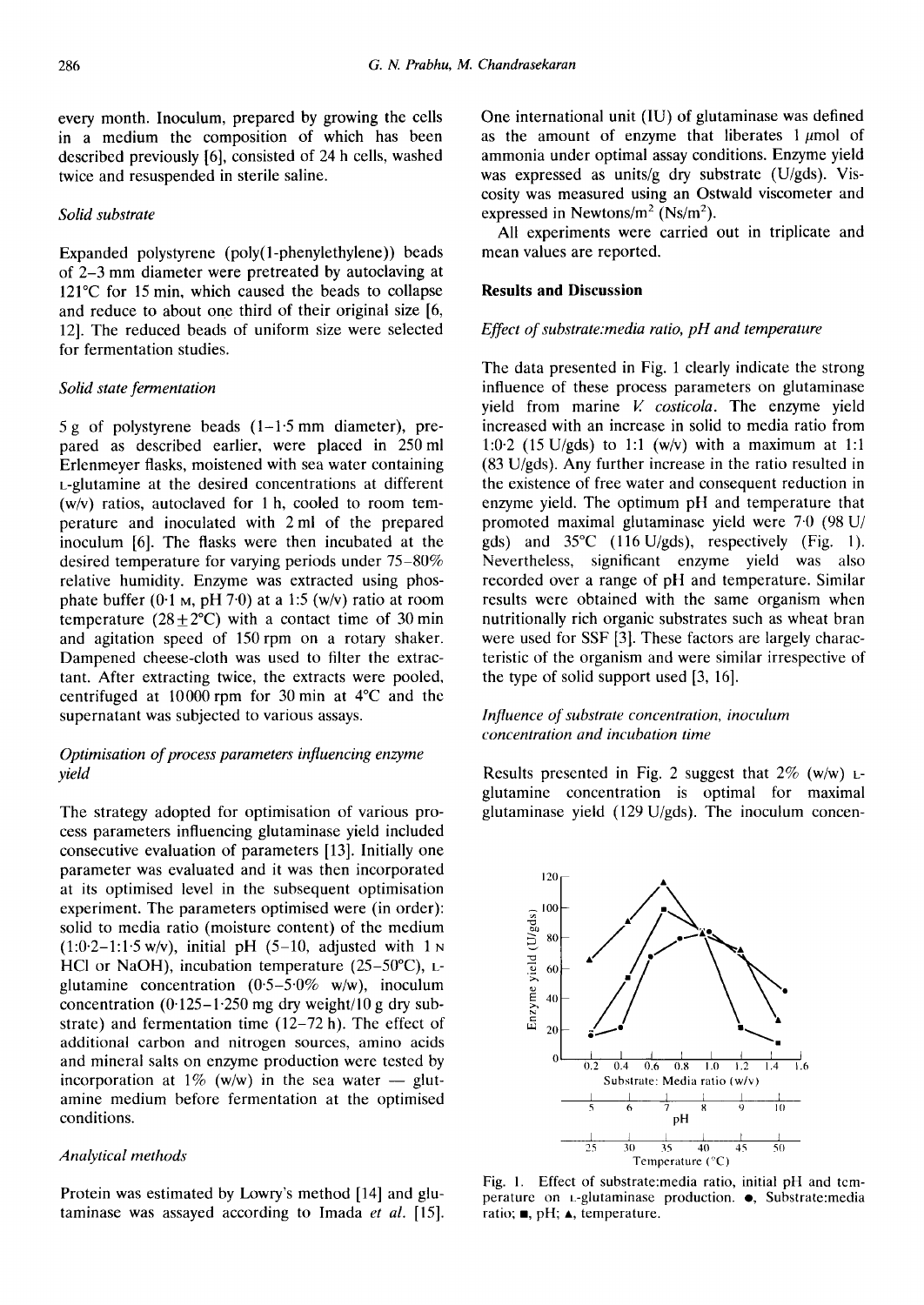

Fig. 2. Effect of L-glutamine concentration, inoculum concentration and incubation time on L-glutaminase production. •, L-Glutamine concentration;  $\blacksquare$ , inoculum concentration;  $\blacktriangle$ , incubation time.

tration also showed an increasing linear trend with respect to glutaminase yield along with increasing concentration. Maximal glutaminase yield was obtained with  $0.750$  mg dry wt/10 gds (140 U/gds). Further increase in inoculum concentration did not promote additional enzyme yield. Results presented in Fig. 2 also suggest that 24 h incubation is the optimal time for maximal glutaminase yield (157U/gds), in spite of recording 160 U/gds after 36 h of incubation. It was also noted that fermentation beyond 48 h led to a decrease in enzyme yield (52 U/gds after 72 h), which might be attributed to the inactivation of glutaminase by the proteases secreted by the bacteria during SSF [3].

## *Influence of additional nutrients*

Incorporation of additional carbon sources enhanced the enzyme yield from  $160$  to  $196 \text{ U/gds}$  (Fig. 3). Among the carbon sources tested, maltose  $(1\% \text{ w/w})$ promoted maximal enzyme yield (196U/gds; 23% increase) compared to the others. This could be attributed to the rapid growth accomplished by the easy availability of additional carbon sources along with glutamine [6]. On the other hand, it was observed that nitrogen sources, including amino acids, had a negative impact on glutaminase yield (Figs 4 and 5). This could be due to the preferential utilisation of these nutrients in place of glutamine.

All the mineral salts tested enhanced glutaminase yield significantly. Potassium dihydrogen phosphate affected the maximum yield (232 U/gds; 18% increase) when compared to the control (196 U/gds; Fig. 6). Sodium dihydrogen phosphate followed by magnesium sulphate could also enhance enzyme yield significantly



Fig. 3. Effect of additional carbon sources on t-glutaminase production. A, sucrose; B, glucose; C, maltose; D, galactose; E, lactose; F, trisodium citrate.

(14 and 12%, respectively). These results cmphasise the critical role of phosphates and magnesium in the enhanced secretion of glutaminase. Zhu *et al.* [4] have achieved increased yields of nuclease P1 with polyurethane foam impregnated with a media that simulated the chemical composition of wheat bran. In the present study, the maximal yield of the target product was obtained with the use of a sea water media containing  $L$ -glutamine, maltose and  $KH<sub>2</sub>PO<sub>4</sub>$ .

The nutritionally inert polystyrene beads have facilitated the design of an economic medium for enhanced product yield with minimal presence of undesired proteins. The leachate from the polystyrene SSF system was less viscous (mean viscosity  $0.966 \text{ Ns/m}^2$ ) and showed high specific activity for glutaminase (4-2 U/mg protein) and was free of undesired proteins, unlike that from wheat bran which was highly viscous (mean viscosity  $2.072 \text{ Ns/m}^2$  and contained amylase and cellulase in addition to glutaminase [6]. These features



Fig. 4. Effect of additional nitrogen sources on L-glutaminase production. A, yeast extract; B, peptone; C, urea; D, caesin; E, ammonium sulphate; F, ammonium nitrate; G, sodium nitrate.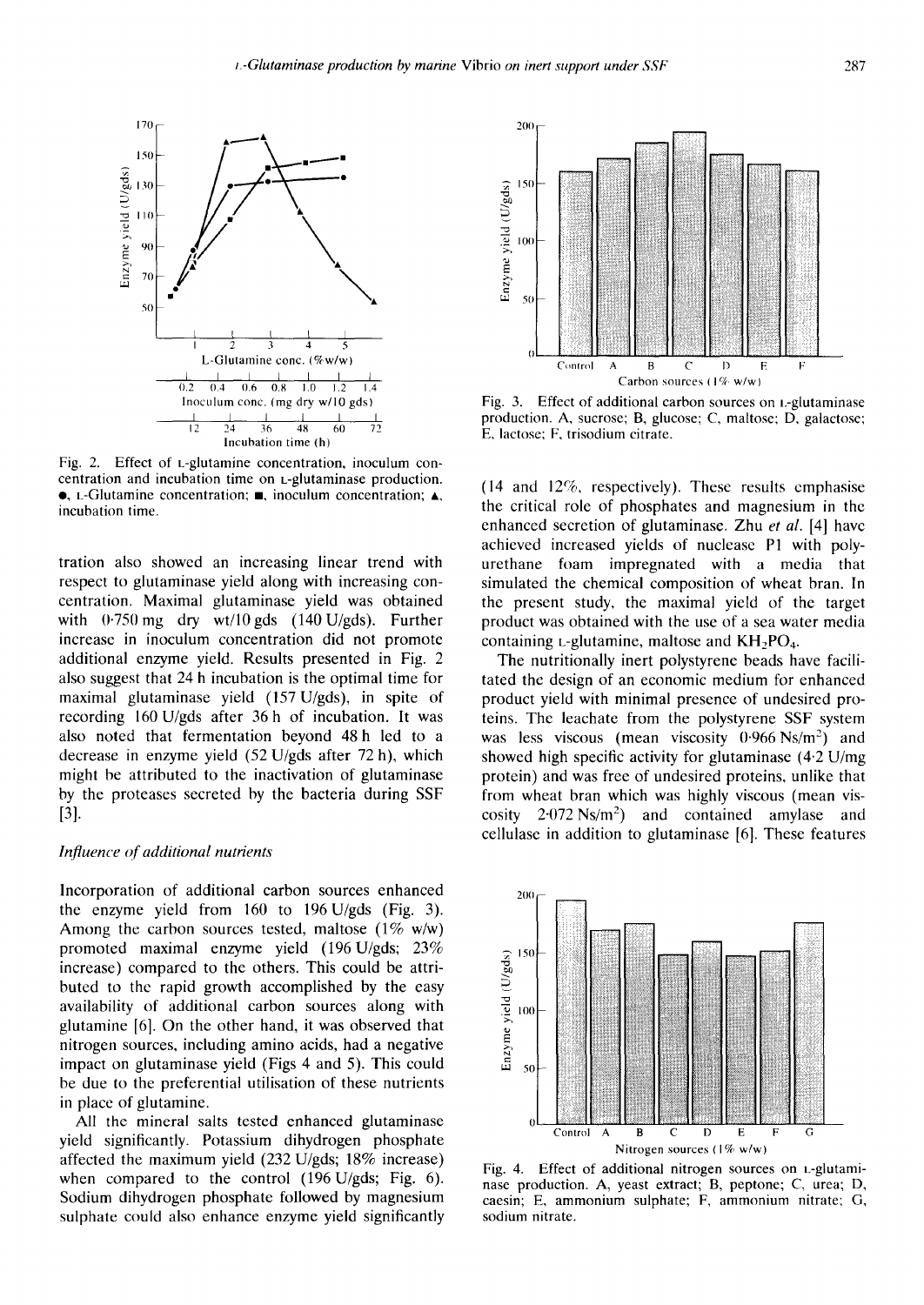

Fig. 5. Effect of amino acids on L-glutaminase production. Ala, alanine; Arg, arginine; Asn, asparagine; Cys, cysteine; Glu, glutamic acid; Lys, lysine; Met, methionine; Tyr, tyrosine.

are highly beneficial for the enzyme industry since this eliminates the problems associated with the viscous nature of the leachate from natural substrates [17]. Furthermore, 92–96% of the leachate could be recovered from this system, whereas with the conventional wheat bran system only 82-85% recovery is normally possible. The other major advantage of this new SSF system is the ability to measure biomass easily and accurately, which is almost impossible with conventional SSF systems [6].

In order to sustain interest in SSF processes and to utilise its advantages over conventional submerged fermentation, the inherent problems of SSF must be overcome. In this context, our results clearly suggest that use of nutritionally inert solid support materials in SSF could lead to further improvement of this already advantageous process for obtaining useful microbial products such as enzymes, organic acids, antibiotics and other fine chemicals of industrial importance.



Fig. 6. Effect of mineral salts on *L*-glutaminase production.

#### Acknowledgement

One of the authors (G. N. P.) is thankful to the Council of Scientific and Industrial Research, Government of India, for a Research Fellowship.

#### **References**

- 1. Roberts, J., Holcenberg, J. S. and Dolowy, W. C., Antineoplastic activity of highly purified bacterial glutaminases. Nature, 1970, 227, 1136-1137.
- $2.$ Yokotsuka, Y., Fermented protein foods in the Orient, with emphasis on shoy and miso in Japan. In Microbiology of Fermented Foods, ed. B. J. B. Wood. Elsevier Applied Science, London, 1985, pp. 197-247.
- 3. Nagendra Prabhu, G. and Chandrasekaran, M., L-Glutaminase production by marine Vibrio costicola under solid state fermentation using different substrates, Journal of Marine Biotechnology, in press.
- 4. Zhu, Y., Smits, J. O., Knol, W. and Bol, J., A novel solid state fermentation system using polyurethane foam as inert carrier. Biotechnology Letters, 1994, 16, 643-648.
- 5. Aidoo, K. E., Hendry, R. and Wood, B. J. B., Solid state fermentations. Advances in Applied Microbiology, 1982, 28, 201-237.
- 6. Nagendra Prabhu, G. and Chandrasekaran, M., Polystyrene - an inert carrier for *L*-glutaminase production by marine Vibrio costicola under solid state fermentation. World Journal of Microbiology and Biotechnology, 1995, 11, 683-684.
- 7. Chandrasekaran, M., Economic utilisation of marine microorganisms employing solid state fermentation. In Solid State Fermentation, ed. A. Pandey. Wiley Eastern Limited, New Delhi, 1994, pp. 168-172.
- 8. Auria, R., Hernandez, S., Raimbault, M. and Revah, S., Ion exchange resin: a model support for solid state growth fermentation of *Aspergillus niger*. Biotechnology Techniques, 1990, 4, 391-396.
- 9. Fujishima, T., Uchida, K. and Yoshino, H., Enzyme production by moulds in sponge culture. Journal of Fermentation Technology, 1972, 50,  $724 - 730.$
- 10. Madamwar, D., Patel, S. and Parikh, H., Fermentation for cellulose and  $\beta$ -glucosidase production by Aspergillus niger. Journal of Fermentation and Bioengineering, 1989, 47, 424-426.
- 11. Renu, S. and Chandrasekaran, M., Extracellular Lglutaminase production by marine bacteria. Biotechnology Letters, 1992, 14, 471-474.
- 12. Brydson, J. A., Plastics based on styrene. In *Plastics* Materials. Butterworth Scientific, London, 1982, pp. 386-422.
- 13. Sandhya, X. and Lonsane, B. K., Factors influencfungal degradation ing of total soluble carbohydrates in sugar cane pressmud under solid state fermentation. Process Biochemistry, 1994, 29,  $295 - 301.$
- 14. Lowry, O. H., Rosebrough, N. N., Farr, A. L. and Randall, R. Y., Protein measurement with the folin